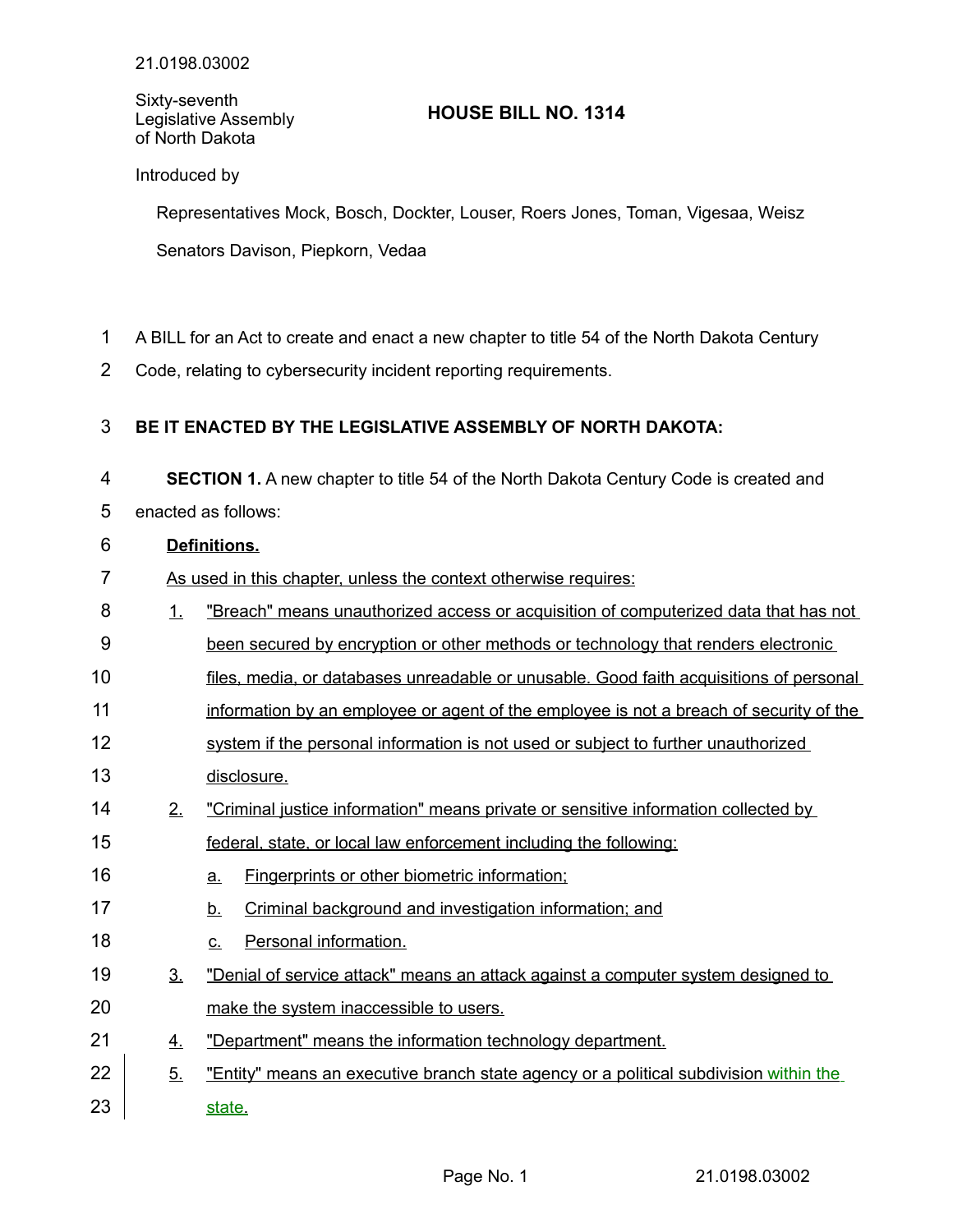Sixty-seventh Legislative Assembly

| 1              | 6.                          | "Financial information" means banking, credit, or other account information that, if             |  |  |
|----------------|-----------------------------|--------------------------------------------------------------------------------------------------|--|--|
| $\overline{2}$ |                             | accessed without being authorized, may result in potential harm to an individual and             |  |  |
| 3              |                             | includes:                                                                                        |  |  |
| 4              |                             | <b>Account numbers or codes;</b><br><u>a.</u>                                                    |  |  |
| 5              |                             | Credit card expiration dates;<br><u>b.</u>                                                       |  |  |
| 6              |                             | Credit card security codes;<br><u>c.</u>                                                         |  |  |
| 7              |                             | <u>d.</u><br><b>Bank account statements; and</b>                                                 |  |  |
| 8              |                             | Records of financial transactions.<br>e                                                          |  |  |
| 9              | $\underline{\mathcal{I}}$ . | "Health insurance information" means an individual's health insurance policy number              |  |  |
| 10             |                             | or subscriber identification number and any unique identifier used by a health insurer           |  |  |
| 11             |                             | to identify an individual.                                                                       |  |  |
| 12             | 8.                          | "Identity theft or identity fraud" means all types of crime in which an individual               |  |  |
| 13             |                             | wrongfully obtains and uses another individual's personal data in a way that involves            |  |  |
| 14             |                             | fraud or deception, most commonly for economic gain.                                             |  |  |
| 15             | 9.                          | "Malware" means software or firmware intended to perform an unauthorized process                 |  |  |
| 16             |                             | that will have adverse effect on the confidentiality, integrity, or availability of an           |  |  |
| 17             |                             | information system and includes a virus, worm, trojan horse, spyware, adware, or                 |  |  |
| 18             |                             | other code-based system that infects hosts.                                                      |  |  |
| 19             | 10.                         | "Medical information" means an individual's medical history, mental or physical                  |  |  |
| 20             |                             | condition, or medical treatment or diagnosis by a health care professional.                      |  |  |
| 21             | <u> 11.</u>                 | "Personal information" means an individual's first name or first initial and last name in        |  |  |
| 22             |                             | combination with the following when names and data are not encrypted, but does not               |  |  |
| 23             |                             | include information available to the public from federal, state, or local government             |  |  |
| 24             |                             | records:                                                                                         |  |  |
| 25             |                             | The individual's social security number;<br><u>a.</u>                                            |  |  |
| 26             |                             | The operator's license number assigned to an individual under section 39-06-14;<br><u>b.</u>     |  |  |
| 27             |                             | A nondriver photo identification card number assigned to the individual under<br><u>c.</u>       |  |  |
| 28             |                             | section 39-06-03.1;                                                                              |  |  |
| 29             |                             | The individual's financial institution account number, credit card number, or debit<br><u>d.</u> |  |  |
| 30             |                             | card number in combination with required security codes, access codes, or                        |  |  |
| 31             |                             | passwords that permit access to an individual's financial accounts;                              |  |  |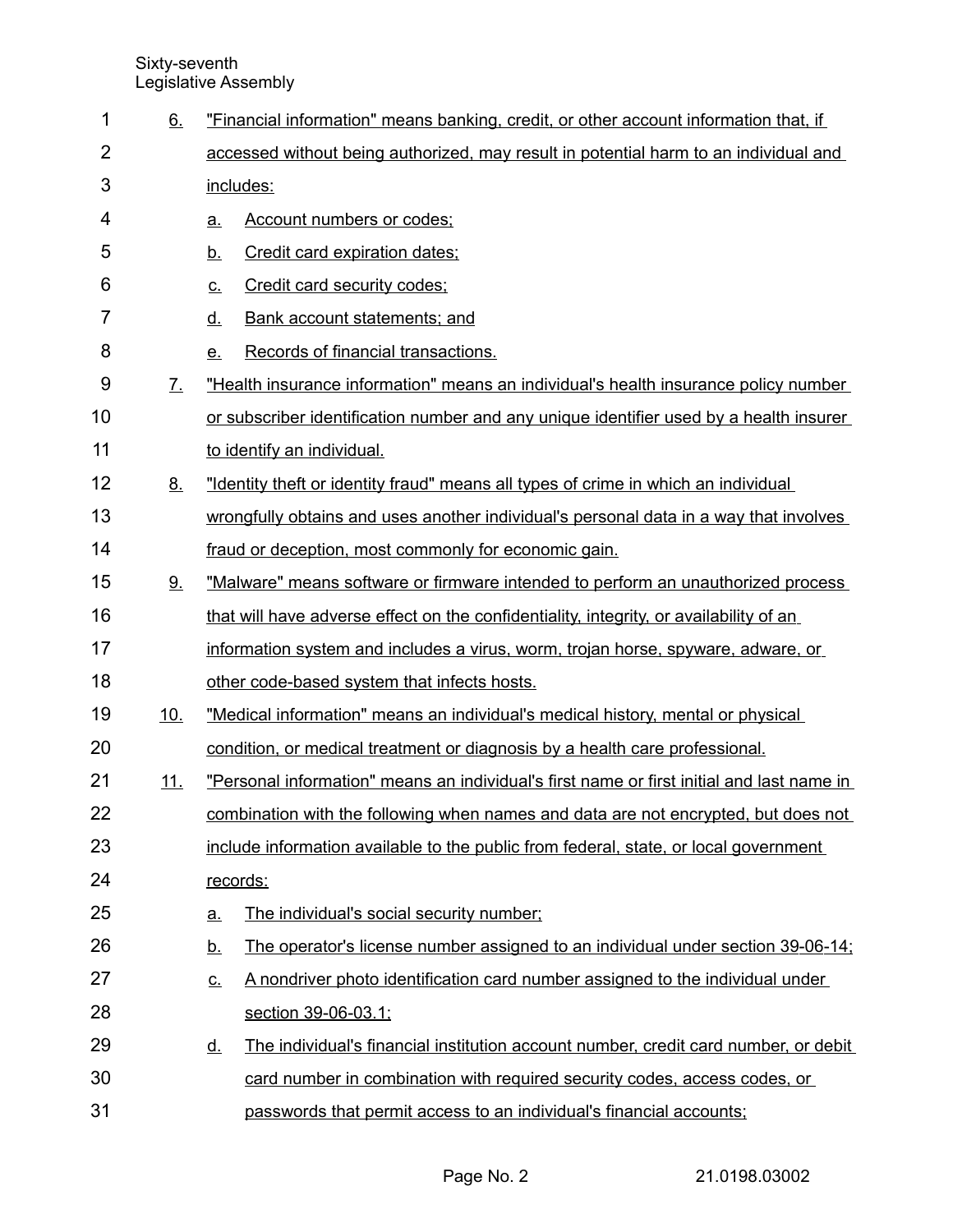Sixty-seventh Legislative Assembly

| 1              |            | <u>e.</u>      | The individual's date of birth;                                                        |
|----------------|------------|----------------|----------------------------------------------------------------------------------------|
| 2              |            | f.             | The maiden name of the individual's mother;                                            |
| 3              |            | <b>g.</b>      | <b>Medical information;</b>                                                            |
| 4              |            | <u>h.</u>      | Health insurance information;                                                          |
| 5              |            | İ.             | An identification number assigned to the individual by the individual's employer in    |
| 6              |            |                | combination with security codes, access codes, or passwords; or                        |
| $\overline{7}$ |            | İ.             | The individual's digitized or other electronic signature.                              |
| 8              | 12.        |                | "Ransom" means a payment for services or goods to a malicious agent to:                |
| 9              |            | <u>a.</u>      | Decrypt data on a computer system;                                                     |
| 10             |            | <u>b.</u>      | Retrieve lost or stolen data; or                                                       |
| 11             |            | C.             | Prevent the disclosure and dissemination of information.                               |
| 12             | <u>13.</u> |                | "Regulated information" means information and information technology resource          |
| 13             |            |                | protection requirements established by the federal government and regulating           |
| 14             |            |                | organizations.                                                                         |
| 15             | <u>14.</u> |                | "Regulating organizations" means organizations that issue laws, regulations, policies, |
| 16             |            |                | guidelines, and standards, including the:                                              |
| 17             |            | <u>a.</u>      | Federal bureau of investigation;                                                       |
| 18             |            | <u>b.</u>      | Internal revenue service;                                                              |
| 19             |            | <u>c.</u>      | Social security administration;                                                        |
| 20             |            | <u>d.</u>      | Federal deposit insurance corporation;                                                 |
| 21             |            | <u>e.</u>      | United States department of health and human services;                                 |
| 22             |            | f.             | Centers for Medicare and Medicaid services; and                                        |
| 23             |            | g.             | Payment card industry security standards council.                                      |
| 24             | 15.        |                | "Significant damage" means:                                                            |
| 25             |            | a.             | A degradation in or loss of mission capability to an extent and duration that the      |
| 26             |            |                | entity is not able to perform one or more of its primary functions;                    |
| 27             |            | b.             | Damages of ten thousand dollars or more to entity assets as estimated by the           |
| 28             |            |                | entity;                                                                                |
| 29             |            | C <sub>1</sub> | A financial loss of ten thousand dollars or more as estimated by the entity; or        |
| 30             |            | d.             | Harm to individuals involving loss of life or serious life-threatening injuries.       |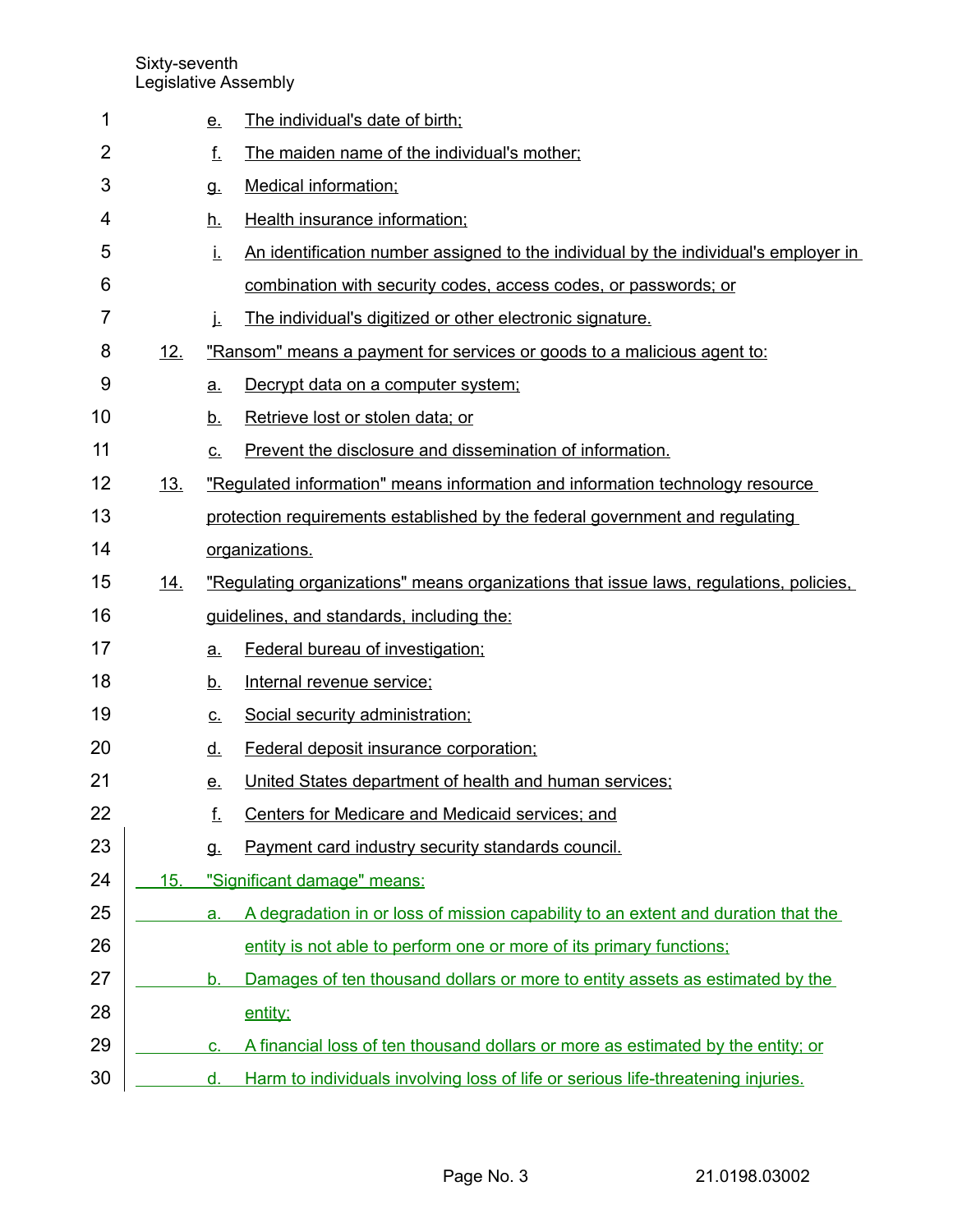Sixty-seventh Legislative Assembly

| 1              | Immediate disclosure to the department.                                                           |                                                                                                         |  |  |  |  |
|----------------|---------------------------------------------------------------------------------------------------|---------------------------------------------------------------------------------------------------------|--|--|--|--|
| $\overline{2}$ | An entity shall disclose to the department an identified or suspected cybersecurity incident      |                                                                                                         |  |  |  |  |
| 3              |                                                                                                   | that affects the confidentiality, integrity, or availability of information systems, data, or services. |  |  |  |  |
| 4              |                                                                                                   | Disclosure must be made in the most expedient time possible and without unreasonable delay.             |  |  |  |  |
| 5              | Cybersecurity incidents required to be reported to the department include:                        |                                                                                                         |  |  |  |  |
| 6              | 1.                                                                                                | <b>Suspected breaches:</b>                                                                              |  |  |  |  |
| $\overline{7}$ | 2.                                                                                                | Malware affecting more than ten thousand dollars worth of devices or                                    |  |  |  |  |
| 8              |                                                                                                   | servicesincidents that cause significant damage:                                                        |  |  |  |  |
| 9              | 3 <sub>1</sub>                                                                                    | Denial of service attacks that affect the availability of services;                                     |  |  |  |  |
| 10             | <u>4.</u>                                                                                         | Demands for ransom related to a cybersecurity incident or unauthorized disclosure of                    |  |  |  |  |
| 11             |                                                                                                   | digital records:                                                                                        |  |  |  |  |
| 12             | 5.                                                                                                | Identify theft or identity fraud services hosted by entity information technology                       |  |  |  |  |
| 13             |                                                                                                   | systems;                                                                                                |  |  |  |  |
| 14             | 6.                                                                                                | Incidents that require response and remediation efforts that will cost more than ten                    |  |  |  |  |
| 15             |                                                                                                   | thousand dollars in equipment, software, and labor; and                                                 |  |  |  |  |
| 16             | 7.                                                                                                | Other incidents the entity deems worthy of communication to the department.                             |  |  |  |  |
| 17             | Ongoing disclosure to the department during a cybersecurity incident.                             |                                                                                                         |  |  |  |  |
| 18             | Until a cybersecurity incident is resolved, an entity shall disclose clarifying details regarding |                                                                                                         |  |  |  |  |
| 19             | a cybersecurity incident to the department, including:                                            |                                                                                                         |  |  |  |  |
| 20             | 1.                                                                                                | The number of potentially exposed records;                                                              |  |  |  |  |
| 21             | 2.                                                                                                | The type of records potentially exposed, including health insurance information,                        |  |  |  |  |
| 22             |                                                                                                   | medical information, criminal justice information, regulated information, financial                     |  |  |  |  |
| 23             |                                                                                                   | information, and personal information;                                                                  |  |  |  |  |
| 24             | 3 <sub>1</sub>                                                                                    | Efforts the entity is undertaking to mitigate and remediate the damage of the incident                  |  |  |  |  |
| 25             |                                                                                                   | to the entity and other affected entities; and                                                          |  |  |  |  |
| 26             | $\overline{4}$ .                                                                                  | The expected impact of the incident, including:                                                         |  |  |  |  |
| 27             |                                                                                                   | The disruption of the entity services;<br><u>a.</u>                                                     |  |  |  |  |
| 28             |                                                                                                   | The effect on customers and employees that experienced data or service losses;<br><u>b.</u>             |  |  |  |  |
| 29             |                                                                                                   | The effect on entities receiving wide area network services from the department.<br><u>c.</u>           |  |  |  |  |
| 30             |                                                                                                   | and                                                                                                     |  |  |  |  |